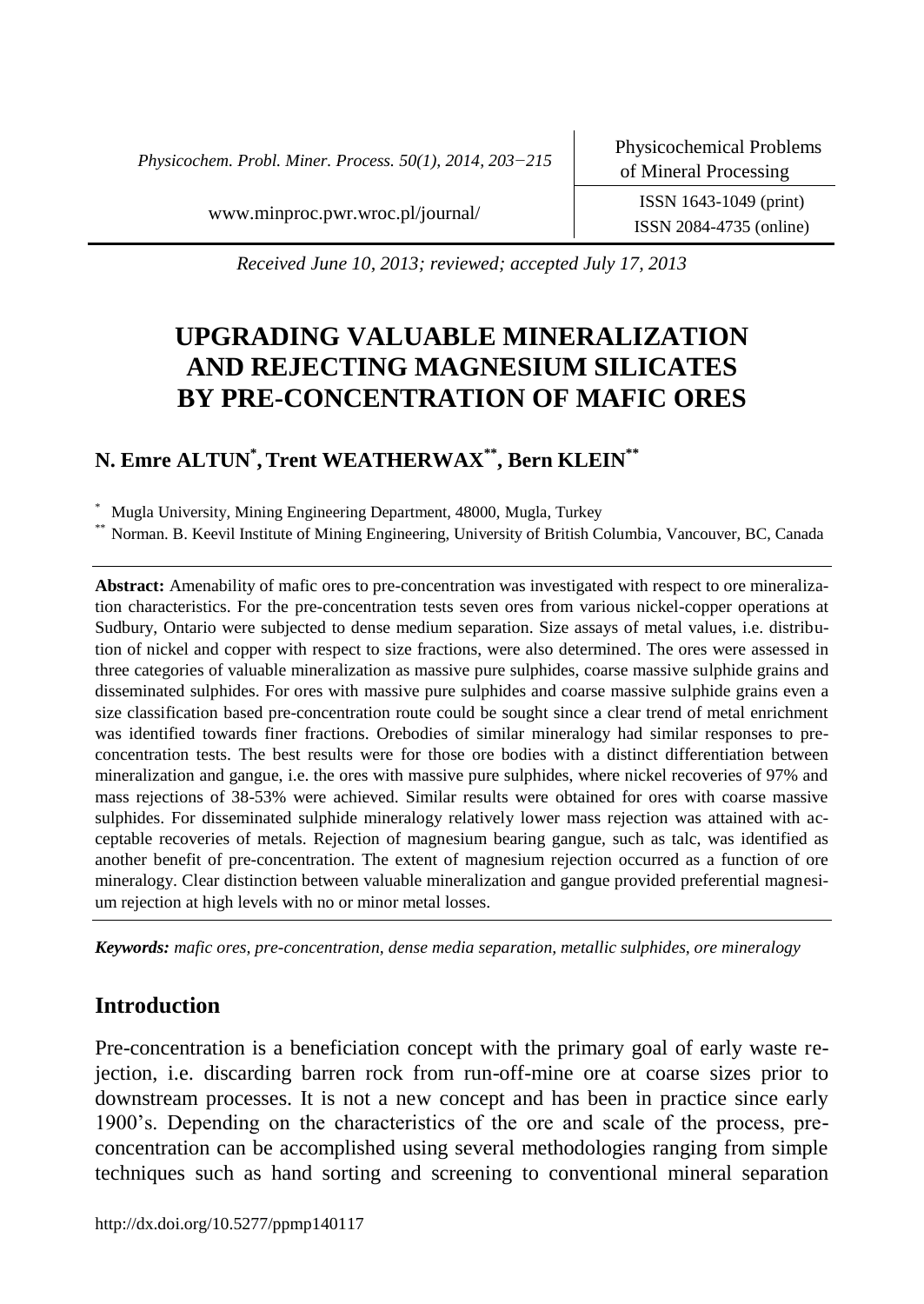techniques such as dense medium separation (DMS) or highly advanced sorting technologies. As mentioned, it is a proven concept with practices for a wide range of ores and several large scale applications. Some of the successful applications include, preconcentration of a Zn-sulphide ore at American Zinc Company (TN, USA), a native-Cu ore (Houghton, MI, USA), Pb-Zn sulphide ore at Mt.Isa (Australia), a Cu-sulphide ore at Copper Creek (AZ, USA), a Pb-Zn sulphide ore at Sullivan Mine (BC, Canada), a Ni-sulphide ore at Whistle Mine (Sudbury, ON, Canada). The South African Chamber of Mines also conducted and extensive researh programme for more than a decade (1978-1989) to identify the potential of underground pre-concentration for several deep gold mines (Miller, 1978; Lloyd, 1979; Munro, 1982; Fiedler et al., 1984; Lloyd et al., 1986; Vatcha et al., 2000). All these applications and previous research showed that application of pre-concentration, either at the surface or underground, would potentially lead to numerous benefits by realizing early waste rejection in the mining sequence. The most significant outcomes include (Schena et al, 1990; Salter and Wyatt, 1991; Feasby and Tremblay, 1995; Peters et al., 1999; Scoble et al., 2000; Klein et al., 2002; Klein et al., 2003; Bamber et al., 2006):

- savings in material handling and transportation costs by early rejection of waste
- savings in grinding and processing costs by removing siliceous and/or Mg bearing gangue.
- increased efficiency in downstream processes due to improved feed metallurgy
- extended mine-life due to lowered cut-off grade
- possibility to use bulk-mining methods due to higher toleration of dilution in the ROM ore
- higher mining rate without installing higher capacity processing facilities
- decrease in the amount of fine wastes and slime production after concentration processes
- possibility to use rejected waste as backfill material in U/G operations.

Effective pre-concentration therefore would improve the economics, efficiency and contribute to the environmental viability of the operation. In addition, preconcentration has been reported to be particularly in favour of operations at extreme depths and/or on low grade ores (Hinde et al., 1986). In this respect it is envisioned to contribute to the sustainability of a vast number of metal mines in the globe constrained by increasing ore depth, decreasing ore grade, and environmental measures. This paper presents results from an extensive test programme aimed at identifying the amenability of ores from some of the major nickel-copper operations at Sudbury, Ontario, Canada. These operations commonly suffer from technical restrictions such as increasing ore depth, decreasing ore grade and increasing mining costs as well as environmental pressures. The impact of ore mineralogy on the liability of the ores to preconcentration was assessed by interpreting the results in relation to the occurrence modes of nickel and copper bearing portions, using dense medium separation.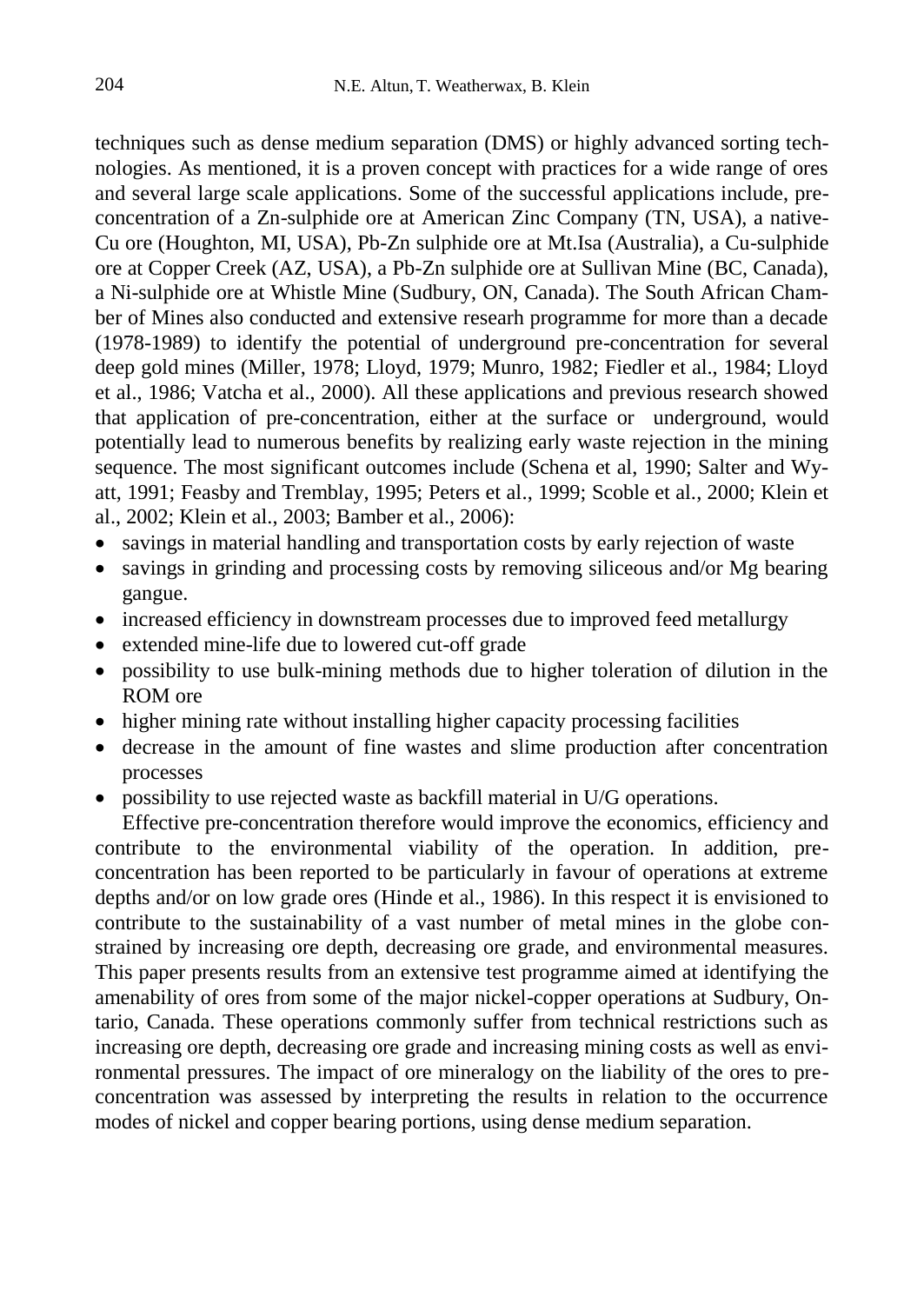### **Materials and Methods**

Seven different ores from the Craig, Fraser and Thayer Lindsley mines were grouped with respect to the distinctive mineralogical characteristics of metallic sulphides in the ores. The specific names and characteristics of these ores are presented in Table 1. In all the ores, the nickel and copper values exist in the form of metallic sulphides. It is also possible to classify the ores as contact and footwall with sub-groups based on their specific mineralogical characteristics (Bamber et al., 2006):

- Contact ores with coarse grained metallic sulphides; Craig LGBX, TL Zone 2,
- Contact ores with disseminated sulphides within the host rock; Craig 8112, Fraser Ni, TL Zone 1,
- Footwall ores of narrow-vein high grade stringers containing high copper grades mostly in the form of massive pure sulphides: Fraser Cu, TL Footwall.

|                                    | <b>Head Grades</b> |        | Grain Size |                                                                                                                  |  |  |  |
|------------------------------------|--------------------|--------|------------|------------------------------------------------------------------------------------------------------------------|--|--|--|
| <b>Ore</b>                         | Ni (%)             | Cu (%) | (mm)       | Description                                                                                                      |  |  |  |
| <b>Fraser Copper</b>               | 0.61               | 10.94  | grains     | No discrete <i>Mineralization</i> : Massive pure sulphides<br>Gangue: Very minimal visual fine grained sulphides |  |  |  |
| <b>Thayer Lindsley</b><br>Footwall | 1.24               | 8.14   | grains     | No discrete <i>Mineralization</i> : Massive pure sulphides<br><i>Gangue:</i> No visible sulphides                |  |  |  |
| Craig LGBX                         | 2.28               | 0.33   | >1         | <i>Mineralization:</i> Coarse grained massive sulphides<br><i>Gangue:</i> No visible sulphide                    |  |  |  |
| <b>Thayer Lindsley</b><br>Zone 2   | 1.35               | 0.75   | < 1        | Mineralization: Coarse grained massive sulphides<br><i>Gangue:</i> No visible sulphide                           |  |  |  |
| Craig 8112                         | 1.11               | 0.48   | < 0.5      | Mineralization: Coarse disseminated sulphides<br><i>Gangue:</i> No visible sulphide                              |  |  |  |
| <b>Fraser Nickel</b>               | 0.74               | 0.38   | < 0.1      | Mineralization: Coarse disseminated sulphides<br><i>Gangue:</i> Minimal visual fine grained sulphides            |  |  |  |
| <b>Thaver Lindsley</b><br>Zone 1   | 0.69               | 0.41   | $\lt 1$    | <i>Mineralization:</i> Coarse disseminated sulphides<br><i>Gangue:</i> Minimal visual fine grained sulphides     |  |  |  |

Table 1. Summary of the ore characteristics

Each sample was screened into size fractions based on a  $\sqrt{2}$  series. The size fractions started from a top size of 254 mm. Dense medium separation tests were conducted using a laboratory type closed-circuit vessel setup. Due to the limitations of the laboratory type DMS vessel, each ore was crushed so as to have a top particle size of 75 mm. DMS tests were conducted using a laboratory type dense media vessel. Ferrosilicon was used to adjust the separation density and was circulated through the vessel in closed circuit. The separation density in the vessel was controlled using a Marcy scale. The concentrate and waste products were weighed and assayed for nickel, copper and magnesium.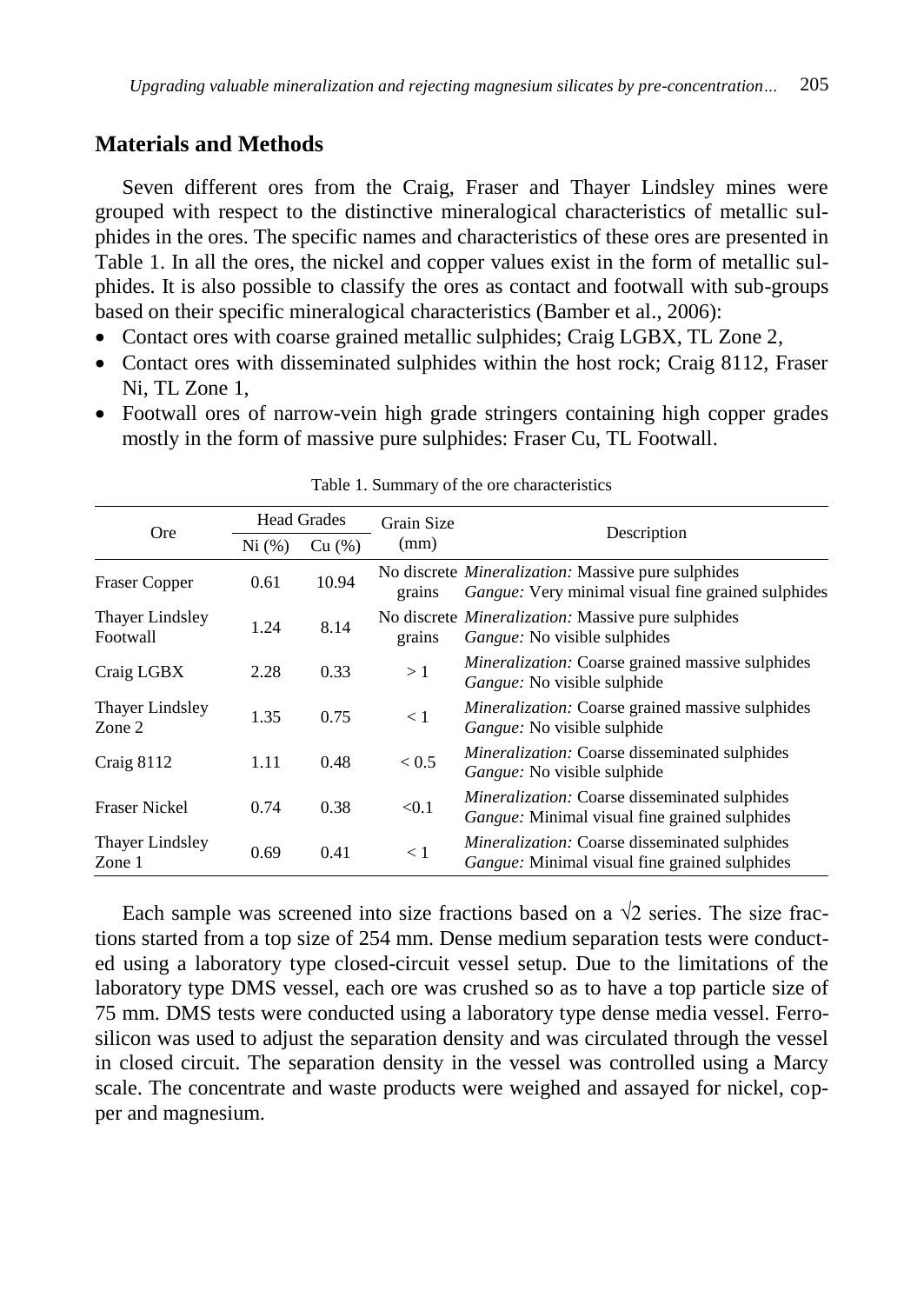### **Results and discussion**

#### **Size assays**

The size-assay of the crushed ore allows to identify the metal distribution and liberation data with respect to particle size fractions. This also reveals the size classes potentially available for direct rejection and the optimum cut-size for discrimination between waste material and metal enriched fractions. The observation of specific size fractions with apparently high metal grades would even allow implementation of simple screening as a possible pre-concentration tool.



Fig. 1. Ni and Cu grade and size distribution for ores with massive pure sulphides

For the Fraser Copper and Thayer Lindsley Footwall ores, constituted of massive pure sulphide grains, nickel and copper enrichment towards finer fractions were seen. Higher grades at finer fractions were particularly clear for Fraser Cu (Fig. 1). The Ni grade in –53.9 mm fractions were higher than coarser sizes in Fraser Cu. Also for cop-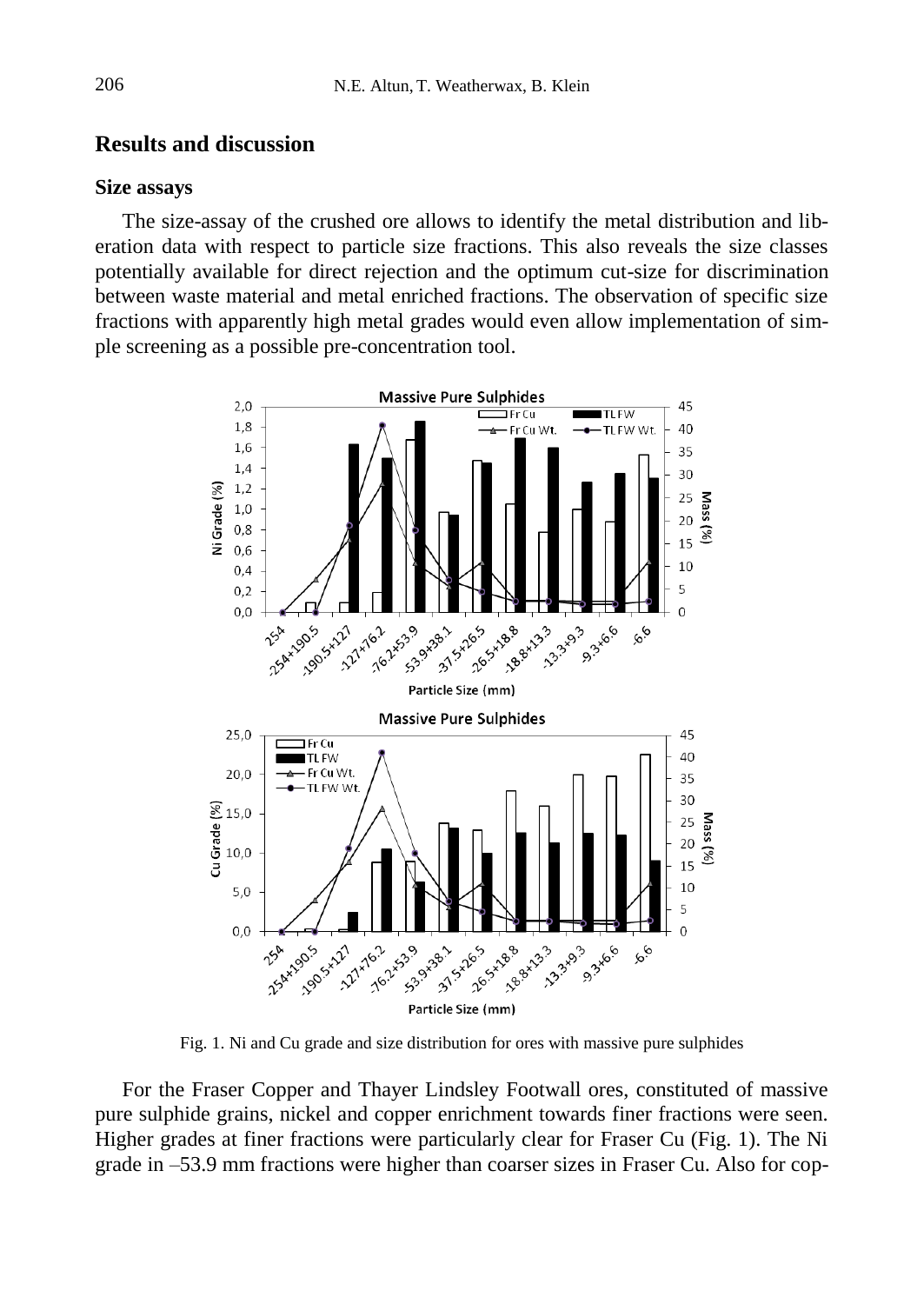per, significant enrichment was identified for –76.2 mm fractions and Cu grades exceeding 20% were recorded. For TL Footwall, +127 mm fraction had a low Cu grade. In view of the size-assay values for both metals and considering the mass distributions, fractions coarser than 76.2 mm could be directly discarded for Fraser Cu ore. This corresponds to a mass rejection of more than 50% prior to the downstream processes. Also, +127 mm fraction is practically barren rock for TL Footwall ore and could be scalped of as waste. With a Cu grade of higher than  $30\%$ , direct addition of  $-$ 26.5 mm fractions of Fraser Cu to the final flotation concentrate could be suggested.



Fig. 2. Ni and Cu grade and size distribution for ores with massive coarse sulphides

For the LGBX and TL Zone 2 ores, characterized with massive coarse sulphide grains, Cu enrichment was seen for fractions finer than 37.5 mm. The Cu grades of the –37.5 mm fractions were particularly higher for TL Zone 2 ore (Fig. 2). For the same ore, there is a distinct increase in Ni grade in –53.9 mm fractions. Nickel assay in LGBX ore was more equally distributed across all size ranges except –6.6 mm fraction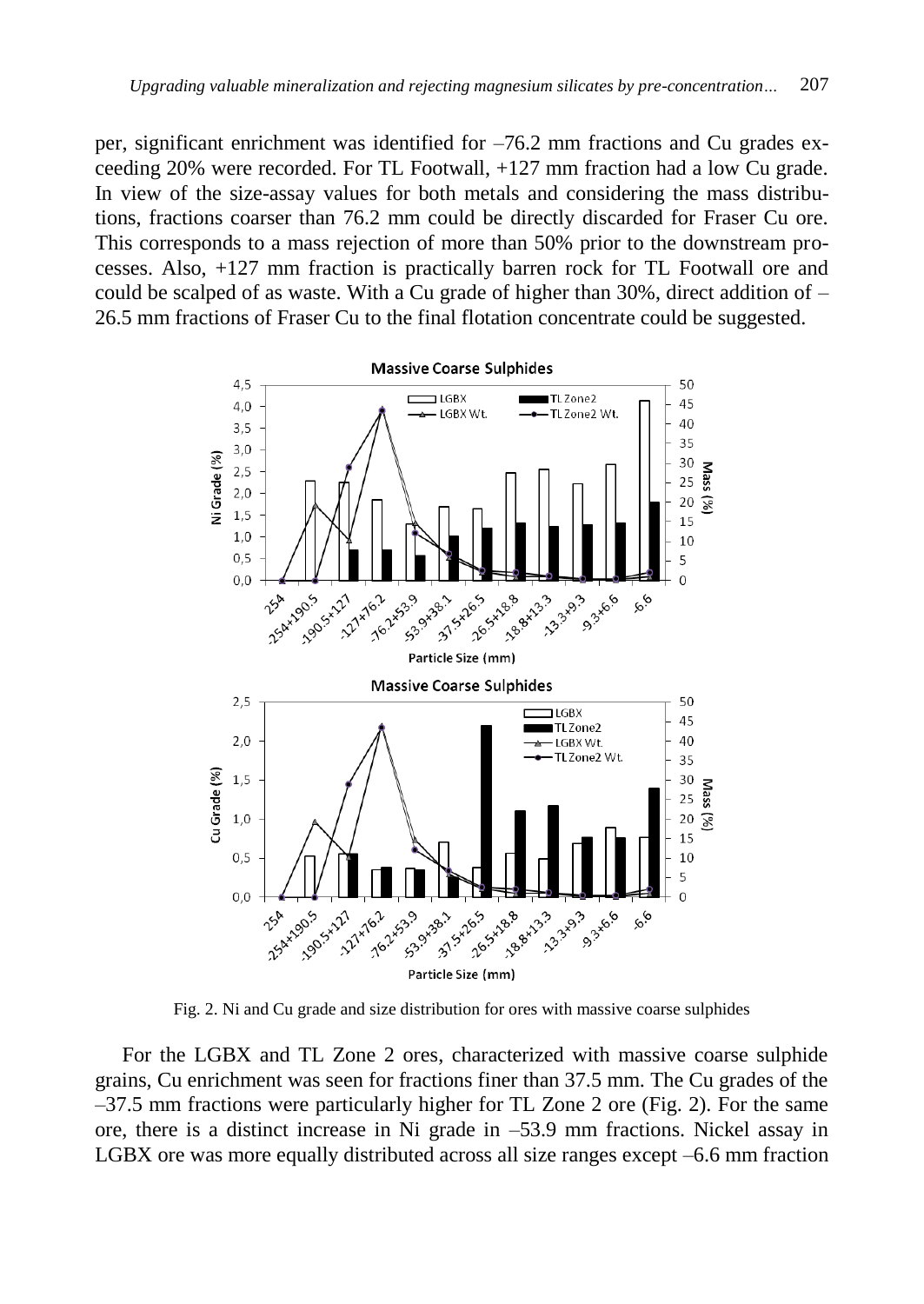(Fig. 2). Therefore a potential exists for rejection of coarser fractions of TL Zone 2 ore as waste, considering the delicate balance to recover both Ni and Cu values. Possible screening off +53.9 mm fractions corresponds to a huge mass rejection of around 85% where significant benefits would be expected.



Fig. 3. Ni and Cu grade and size distribution for ores with disseminated sulphides

The ores with disseminated sulphides show relatively slight trend towards enriched fines (Fig. 3). Except -6.6 mm fraction, setting a distinct cut size is not likely particularly for Craig 8112 and Fraser Nickel ores. Only for TL Zone 1 ore, separation of +76.2 mm fractions would be sought, corresponding around 45% mass rejection with tolerable loss of metal values (Fig. 3).

The results illustrated that the ores with distinct metal sulphide mineralization provide a relatively higher trend towards enriched fines. Fraser Copper, a footwall ore with massive pure sulphides and TL Zone 2, a contact ore with massive coarse sulphide grains yielded the most promising results for size-based pre-concentration. With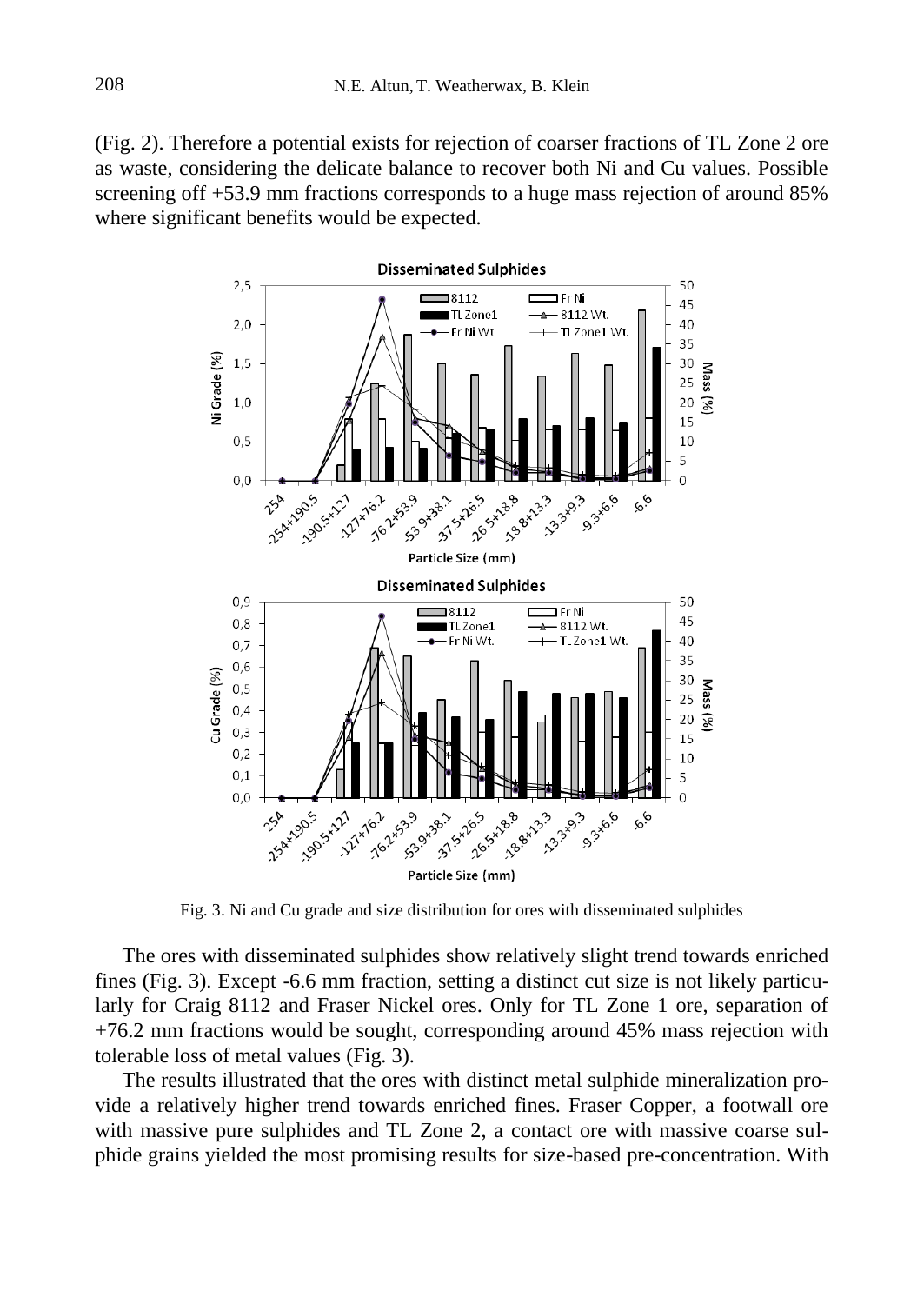these ores great extent of mass rejection was revealed with minor metal losses. All other ores with massive pure or coarse massive sulphides also showed significant potential for size-based early waste rejection. The results for ores with dissemination of metal sulphides showed relatively limited possibility for a size-based preconcentration.

It should also be noted that regardless of ore type and mineralogy, metal enrichment in the finest fractions (-9.3+6.6 mm and -6.6 mm ) were common almost for all ores. This is normally associated with the liberation of softer sulphides being readily susceptible to breakage and attrition from the host rock. Therefore, for all ores, screening of these finest fractions for by-passing into the flotation concentrates would be suggested.

#### **DMS tests**

Tables 2-4 present the results of the DMS tests with respect to ore mineralization classes. For each ore the change in the separation performances as a function of specific gravity of separation are also shown. Considering the primary objectives of preconcentration as maximum rejection of gangue mineralization with minimum loss of metal values, i.e. with the highest possible metal recoveries, the importance of comparing different levels of separation specific gravities could be clearly understood. The results of DMS study were apparently favorable for Fraser Cu and TL Footwall ores (Table 2). For Fraser Cu, separation at both 2.9 and 3.1 yielded significant rejection of barren rock with Ni and Cu recoveries over 95 % in the concentrate.

| <b>Ore</b>     | Feed Grade (%) |       | Sep. SG | Conc. Mass | <b>Mass</b><br>Rejection | Concentrate Grade<br>(% ) |       | Recovery<br>(%) |       |
|----------------|----------------|-------|---------|------------|--------------------------|---------------------------|-------|-----------------|-------|
|                | Ni             | Cu    |         | $(\%)$     | $(\%)$                   | Ni                        | Cu    | Ni              | Cu    |
| Fraser Cu      | 0.41           | 10.48 | 2.7     | 91         | 9                        | 0.48                      | 11.47 | 99.67           | 99.47 |
|                |                |       | 2.9     | 47         | 53                       | 0.84                      | 22.01 | 96.01           | 97.95 |
|                |                |       | 3.1     | 44         | 56                       | 0.95                      | 23.39 | 95.14           | 97.61 |
| TL<br>Footwall | 1.19           | 6.99  | 2.7     | 88         | 12                       | 1.35                      | 7.92  | 99.93           | 99.85 |
|                |                |       | 2.9     | 63         | 37                       | 1.83                      | 10.79 | 97.67           | 97.89 |
|                |                |       | 3.1     | 59         | 41                       | 1.98                      | 11.68 | 96.76           | 96.90 |
|                |                |       | 3.35    | 45         | 55                       | 2.10                      | 11.92 | 80.01           | 77.15 |

Table 2. DMS results for ores with massive pure sulphides

Waste rejection was slightly higher at 3.1 with similar metal recoveries in the concentrate. For TL Footwall ore, starting from 2.9 acceptable results were achieved with improved separation and waste rejection towards higher separation densities. Separation at 3.1 provided the most effective pre-concentration with 41% waste rejection and Ni and Cu recoveries around 97%. Further increase of the separation density to 3.35 caused reductions in nickel and copper recoveries (Table 2).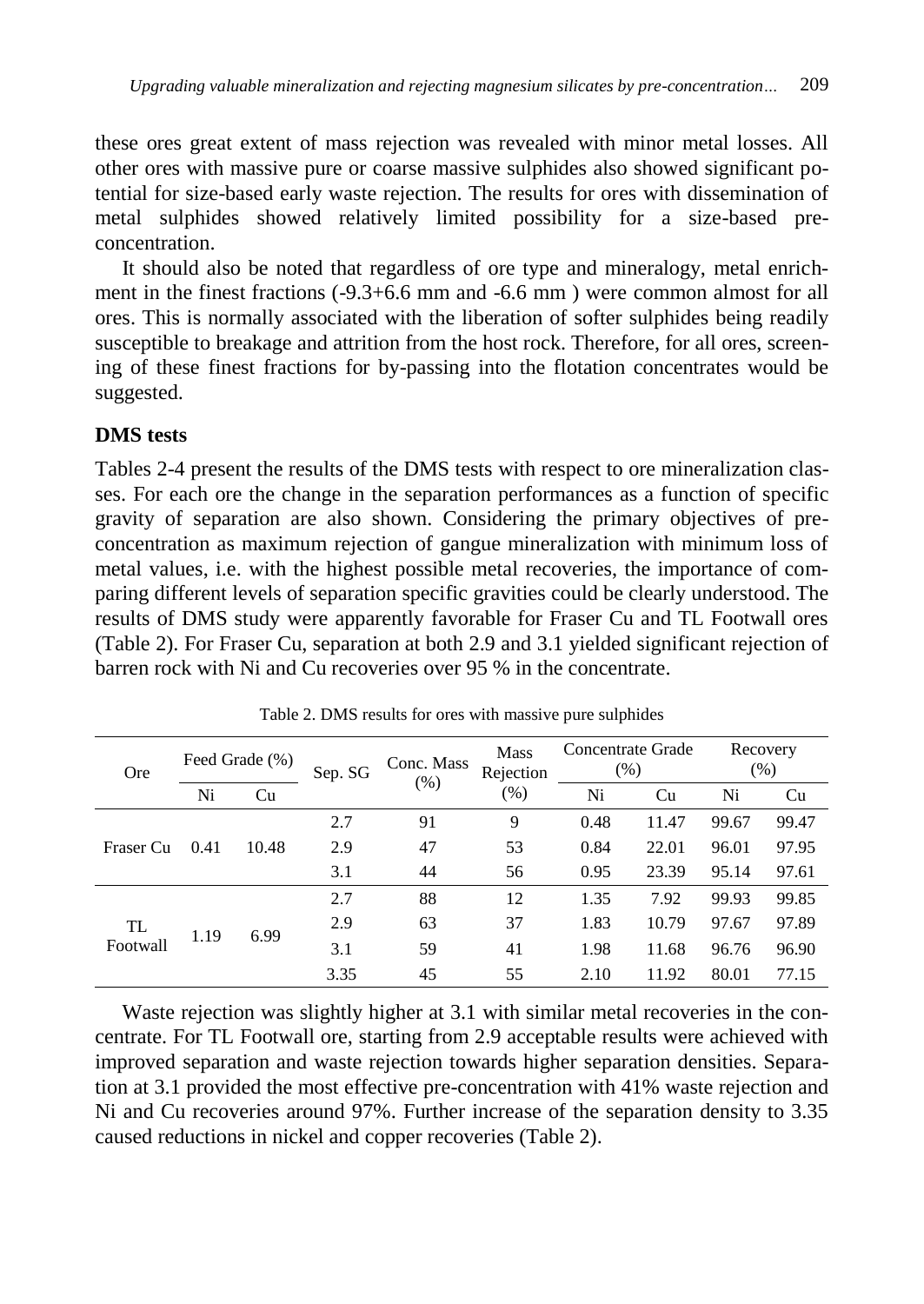For ores with coarse massive sulphide grains, DMS results were also promising. At 2.95, more than 30% of the feed could be discarded as waste with a concentrate of more than 97% Ni and 81% Cu recoveries. Mass rejection was further increased to around 50% by shifting the separation density to 3.1. At this level Ni recovery remained almost similar, but Cu recovery decreased by around 10%. For TL Zone 2, Ni and Cu recoveries exceeding 95% were achieved at 2.9, but only one quarter of the feed could be discarded. Increasing the separation density to 3.1 significantly enhanced waste rejection up to 43% with a high Ni (≈93%) and an acceptable Cu (≈ 88%) recovery in concentrate (Table 3).

| <b>Ore</b>  | Feed Grade (%) |      | Sep. SG | Conc. Mass | <b>Mass</b><br>Rejection | Concentrate Grade<br>(% ) |      | Recovery (%) |       |
|-------------|----------------|------|---------|------------|--------------------------|---------------------------|------|--------------|-------|
|             | Ni             | Cu   |         | (% )       | $(\%)$                   | Ni                        | Cu   | Ni           | Cu    |
| <b>LGBX</b> | 2.46           | 0.31 | 2.8     | 84         | 16                       | 2.90                      | 0.34 | 98.84        | 92.55 |
|             |                |      | 2.95    | 68         | 32                       | 3.52                      | 0.38 | 97.18        | 81.55 |
|             |                |      | 3.1     | 51         | 49                       | 4.65                      | 0.44 | 95.65        | 71.14 |
| TL Zone 2   | 1.29           | 0.86 | 2.7     | 97         | 3                        | 1.33                      | 0.88 | 99.90        | 99.75 |
|             |                |      | 2.9     | 74         | 26                       | 1.70                      | 1.11 | 97.73        | 95.65 |
|             |                |      | 3.1     | 57         | 43                       | 2.11                      | 1.33 | 92.78        | 87.78 |

Table 3. DMS results for coarse massive sulphides

| <b>Ore</b> | Feed Grade (%) |      | Sep. SG | Conc. Mass Mass Rejec- |             | Concentrate Grade<br>(% ) |      | Recovery $(\%)$ |       |
|------------|----------------|------|---------|------------------------|-------------|---------------------------|------|-----------------|-------|
|            | Ni             | Cu   |         | (% )                   | tion $(\%)$ | Ni                        | Cu   | Ni              | Cu    |
| 8112       | 1.12           | 0.51 | 2.8     | 94                     | 6           | 1.17                      | 0.54 | 98.88           | 98.79 |
|            |                |      | 2.95    | 86                     | 14          | 1.27                      | 0.57 | 97.63           | 96.68 |
|            |                |      | 3.1     | 47                     | 53          | 2.12                      | 0.93 | 89.39           | 85.41 |
| Fraser Ni  | 0.68           | 0.41 | 2.7     | 99                     | 1           | 0.68                      | 0.40 | 99.87           | 99.87 |
|            |                |      | 2.9     | 52                     | 48          | 1.08                      | 0.64 | 82.80           | 83.24 |
|            |                |      | 3.1     | 21                     | 79          | 1.49                      | 0.87 | 45.43           | 45.62 |
| TL Zone 1  | 0.69           | 0.39 | 2.7     | 99                     |             | 0.69                      | 0.39 | 99.98           | 99.90 |
|            |                |      | 2.9     | 80                     | 20          | 0.82                      | 0.45 | 95.40           | 92.67 |
|            |                |      | 3.1     | 46                     | 54          | 1.23                      | 0.63 | 81.21           | 73.77 |

Table 4. DMS results for disseminated sulphides

Although the separation results for the ores with disseminated sulphides can not be noted as unsatisfactory, the success of the process was relatively limited for these ores from the pre-concentration perspective. For 8112 and TL Zone 1, the nickel and copper recoveries exceeded 90% in the concentrate product when the separation was conducted at 2.95 and 2.9, respectively. However, at these separation densities mass rejection remained fairly low for both ores (Table 4). For 8112, pre-concentration could be justified at 3.1 with more than 50% mass rejection and Ni recovery close to 90% and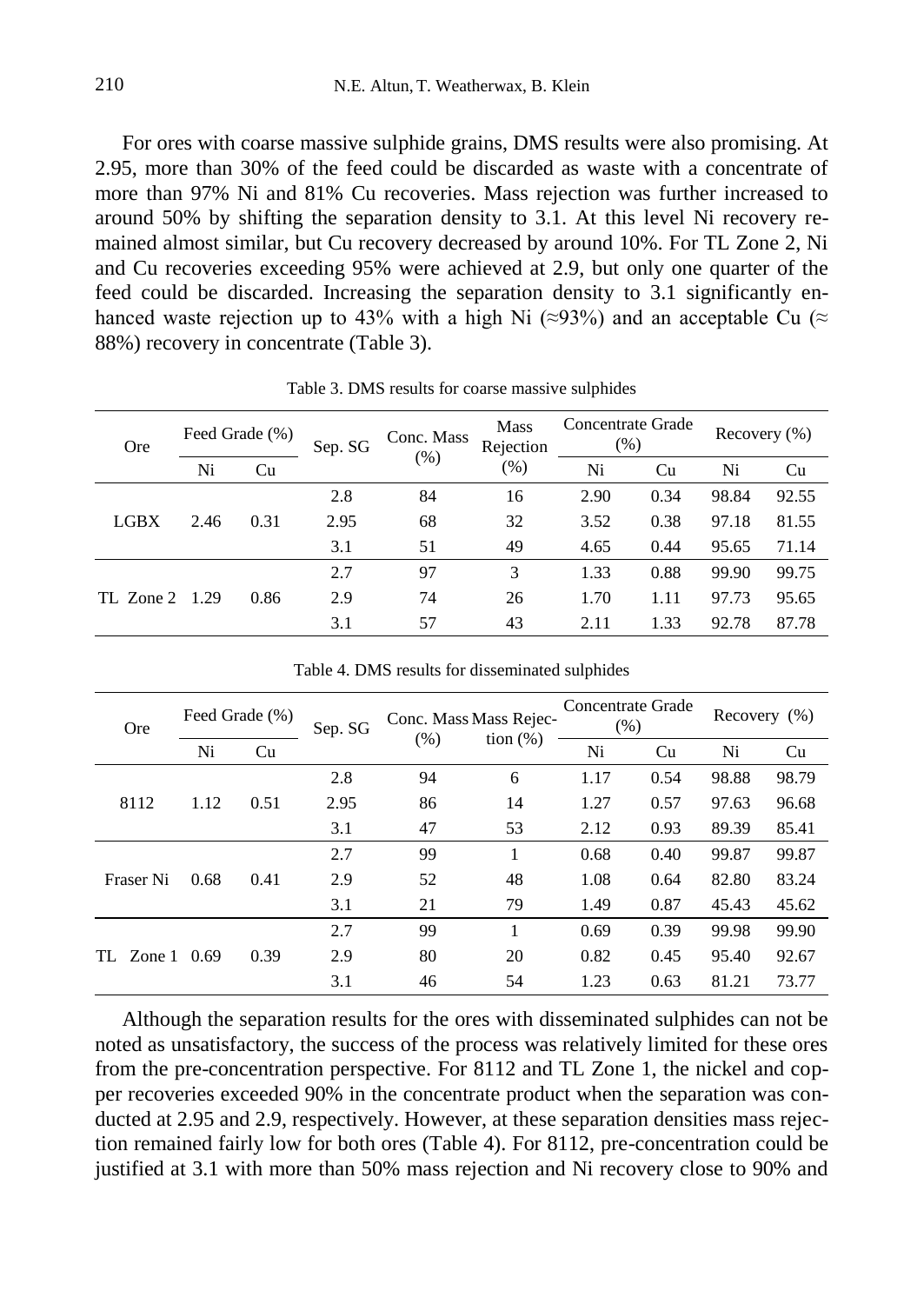Cu recovery more than 85% in the concentrate. For TL Zone 1, separation at 3.1 could also yield significant mass rejection at 54%, but with lower Ni and Cu recoveries as 81.21 % and 73.77 %, respectively. At a separation density of 2.9, Fraser Ni provided similar results to TL Zone 1 in terms of mass rejection and metal recoveries. Further increase of separation density to 3.1 dramatically decreased Ni and Cu recoveries to 45% for Fraser Ni (Table 4).

Another benefit of DMS was recognized as reduced Mg in the concentrate products. The adverse effect of Mg bearing minerals and particularly talc is obvious in the flotation based beneficiation of metallic sulphides. Potential rejection of these minerals, therefore, corresponds to increased metallurgical performance in the downstream processes. The change of Mg and metal recoveries as a function of separation density was assessed and the results are presented in Figs 4–6.



Fig. 4. Mg and metal recoveries for massive pure sulphide mineralogy

For the ores characterized with a massive pure sulphide mineralogy, a significant fraction of Mg was rejected at the optimum densities of separation, i.e. a concentrate product with high metal recoveries and low Mg content could be achieved at acceptable levels of waste rejection. For Fraser Cu, the concentrate product of 2.9 included only 17.49% of Mg from the feed while the Ni and Cu recoveries were over 96 %. Mg in the concentrate of 3.1 was as low as 11.54% and the metal recoveries were still high (Fig. 4). For Thayer Lindsley Footwall ore separation at 2.9 provided rejection of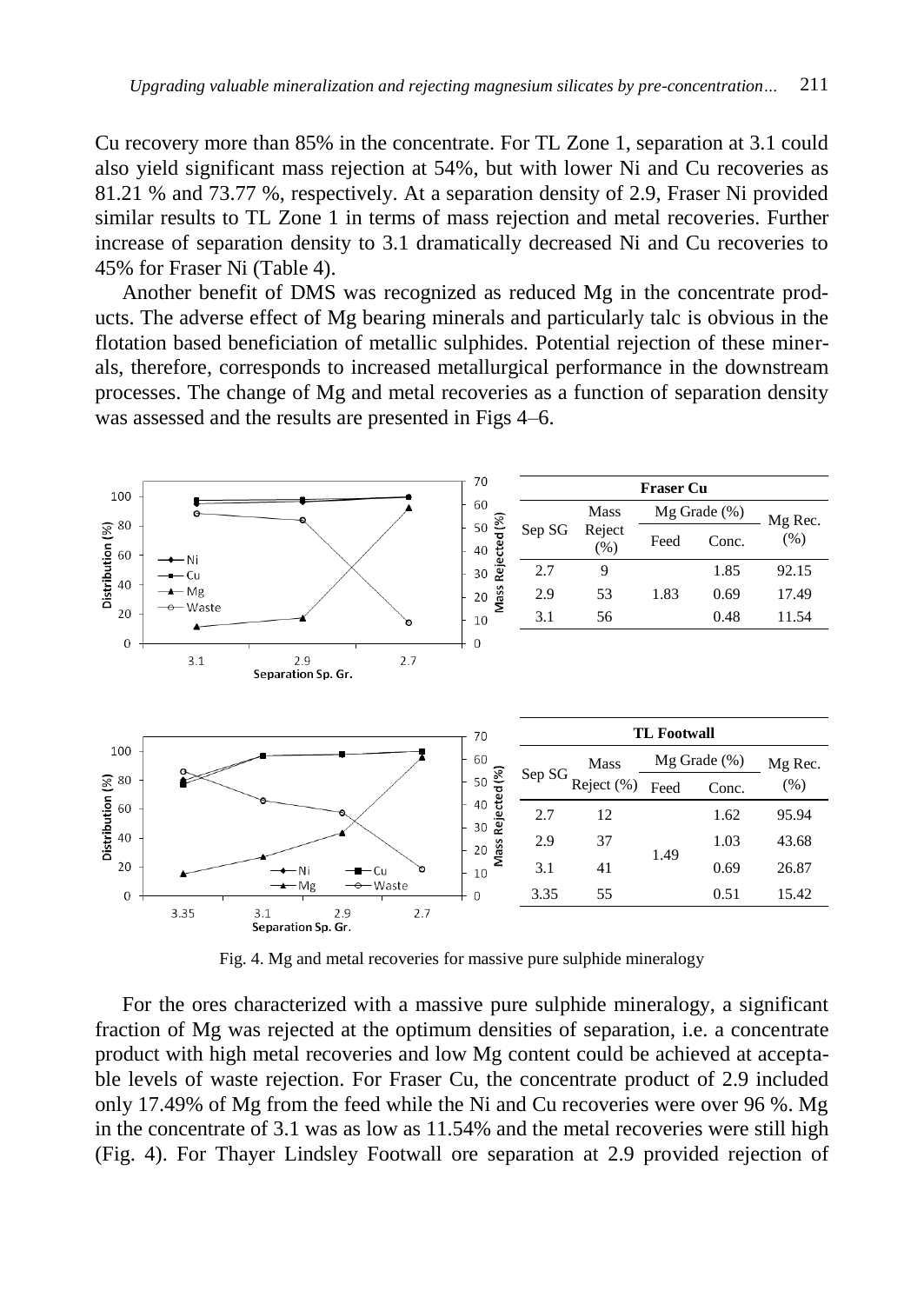more than half of the Mg with the waste. The shift of separation density to 3.1 yielded even better results. The Mg recovery in the concentrate decreased to around 27% with almost no metal loss and increased extent of waste rejection (Fig. 4). Separation at 3.35 provided further reduction of Mg in the concentrate, but at the expense of decreases in Ni and Cu recoveries.

DMS also favored Mg rejection for Craig LGBX and Thayer Lindsley Zone 2 ores which were specified by coarse grained massive sulphides. With a separation at 2.95, around 68% of Mg could be discarded with the waste (Fig. 6). Mg rejection at 3.1 was twice as high (% 34.19) at an improved mass rejection of 49%. At both separation densities, nickel recoveries remained quite significant. For TL Zone 2, Mg rejection at 2.9 and 3.1 were relatively lower than LGBX (Fig. 5). However, separation at 3.1 provided optimum results in terms of all criterions considered for possible implementation of pre-concentration. At this separation density, the concentrate included 48% Mg with significant Ni and Cu recoveries and 43% of feed could be discarded (Fig. 5).



Fig. 5. Mg and metal recoveries for ores with coarse sulphide grains

For the ores categorized with disseminated sulphide inclusions, the results were rather fluctuating. Overall, separation at the highest specific gravity (3.1) provided the highest Mg rejection for all three ores. It should also be noted that a shift of separation density from the mid-level to 3.1 dramatically increased the amount of waste discarded (Fig. 6). However, it is not likely that separation at 3.1 would be justified with respect to only Mg rejection as the metal recoveries remained fairly low at this specific gravity particularly for Fraser Nickel ore. With respect to all parameters considered for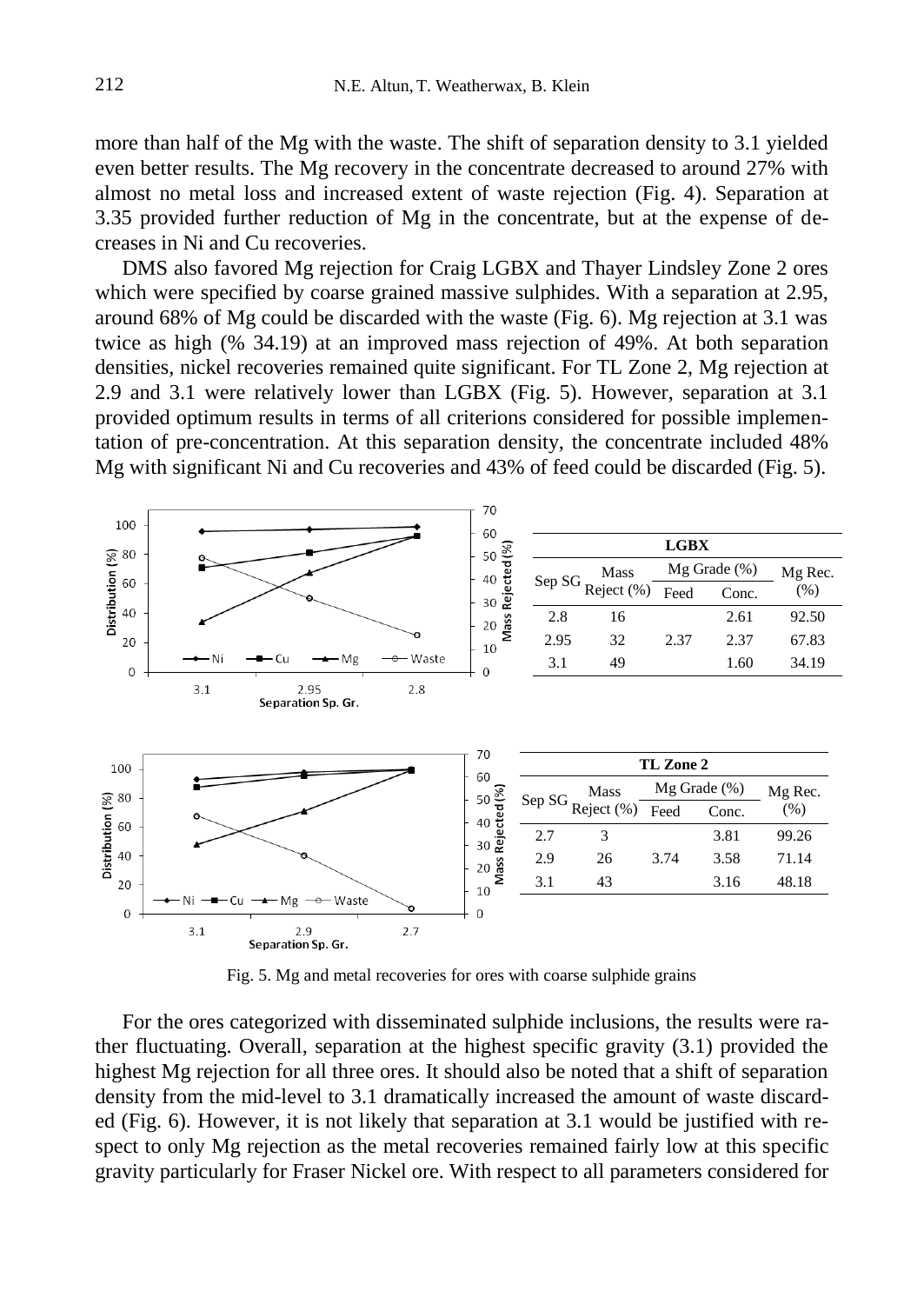pre-concentration, Craig 8112 provided the most promising results with significant rejection of Mg and waste associated with acceptable levels of metal distributions in the concentrate at a separation specific gravity of 3.1 (Fig. 6).



Fig. 6. Mg and metal recoveries for ores with disseminated sulphides

An overall evaluation yielded that rejection of Mg bearing entities with the waste product was closely related with the mineralogy of the ores tested. In the ores with massive pure metallic sulphides, pre-concentration by DMS resulted in a distinct separation between high-density metal-rich entities and lower density Mg-including barren part. Enhanced Mg rejection, with a higher mass rejection as the specific gravity of separation was increased, confirms this observation. Further, slight changes in the metal distributions in the concentrates as a function of the specific gravity of separation reveals that a favorable liberation could be achieved in this type of mineralogy,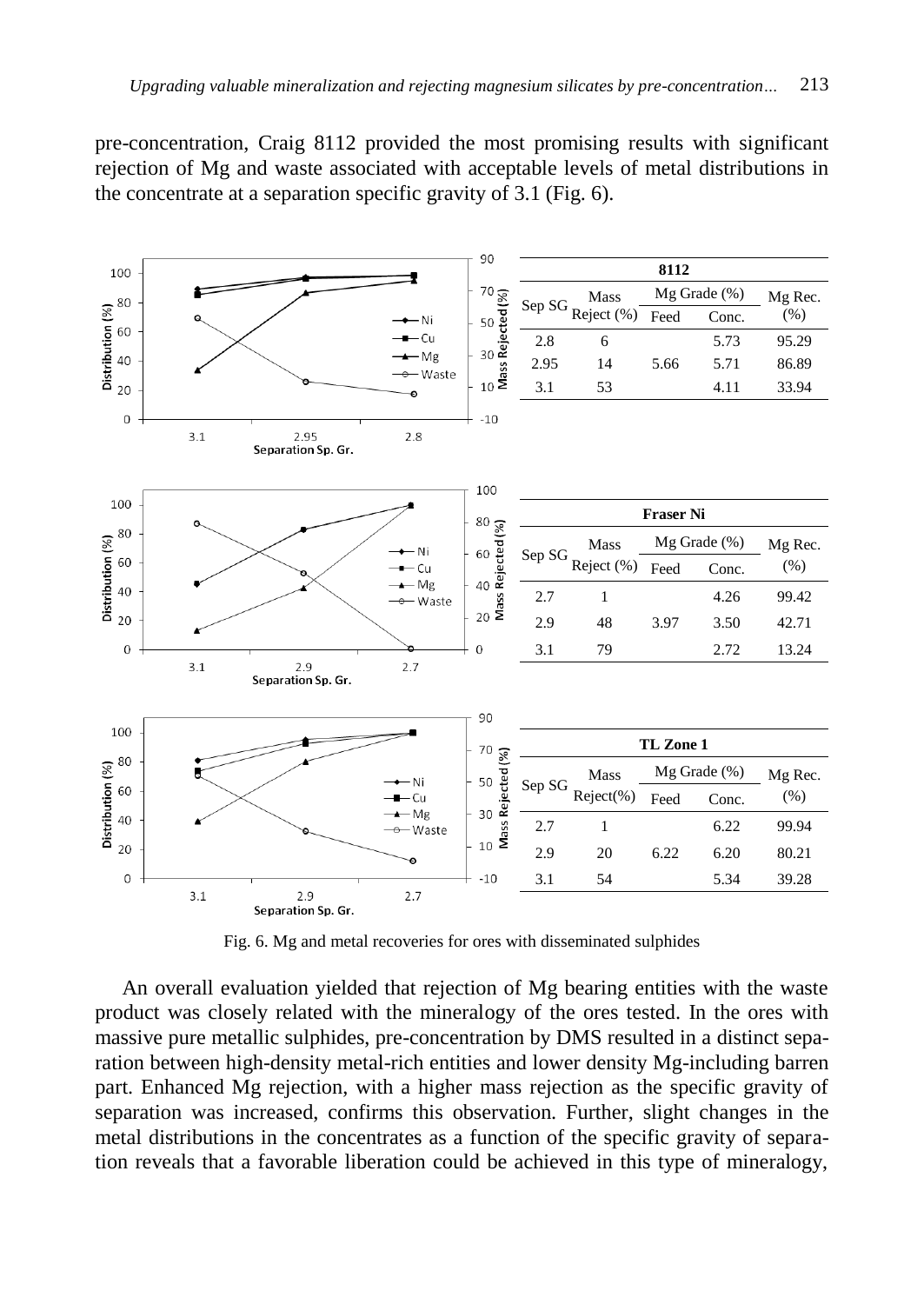i.e. metallic sulphides occurring as free entities with no or little association of Mg bearing minerals and gangue. This is an important indication directly pointing to the amenability of the ore to pre-concentration and potential for waste rejection prior to downstream processes. The same conclusions could be derived for the ores characterized with coarse massive sulphide grains, despite lower extent of Mg rejection with the waste. Significant liberation between the nickel and copper bearing sulphide grains and gangue would be possible. This provides a concentrate with favorable metal recovery, reduced Mg content at a justifiable level of mass rejection from the preconcentration perspective. For the ores with the disseminated sulphides, a potential for early rejection of waste and specifically Mg bearing entities could still be sought, as revealed for the Craig 8112 ore. However, the amenability for pre-concentration for disseminated metallic sulphides mineralogy is relatively lower as the separation was not as distinct. An attempt to enhance mass rejection by increasing the specific gravity of separation could further increase rejection of gangue and Mg bearing entities, but resulted in subsequent loss of nickel and copper in the concentrate. This observation and lower effectiveness of pre-concentration was attributed to the disseminated form of metallic sulphides, obstructing a favorable liberation between the mineralized portions and gangue. Disseminated form of metallic sulphides would be anticipated to correspond to a higher degree of gangue associations with nickel and copper bearing sulphides.

## **Conclusions**

All the ores tested in this study showed amenability to pre-concentration at varying levels. The effectiveness of pre-concentration, either size-based or by DMS, was linked to the occurrence modes of metallic and gangue portions. It was seen that ore mineralogy should be in favour of pre-concentration. Ores with massive pure sulphides and coarse sulphide grains, i.e. with clear differentiation between valuable mineralization and gangue, yielded an effective liberation of nickel and copper bearing entities and successful separation through DMS subsequently. Ores with disseminated form of metallic values provided relatively lower mass rejection and metal recoveries and being more sensitive to the specific gravity of separation. A potential for discarding Mg bearing minerals with early waste rejection was also identified. The significance of Mg-rejection was also related with ore mineralogy. Almost for all ores, Mg showed an apparently different separation curve from nickel and copper. Ores with distinctive metallic sulphides provided high levels of separation and a clear differentiation between valuable mineralization and gangue with Ni and/or Cu rich concentrates and Mg rich waste products. Overall, despite the variation of the performance of the ores tested, high metal recoveries with significant mass rejection could be realized through further refinement of the process.